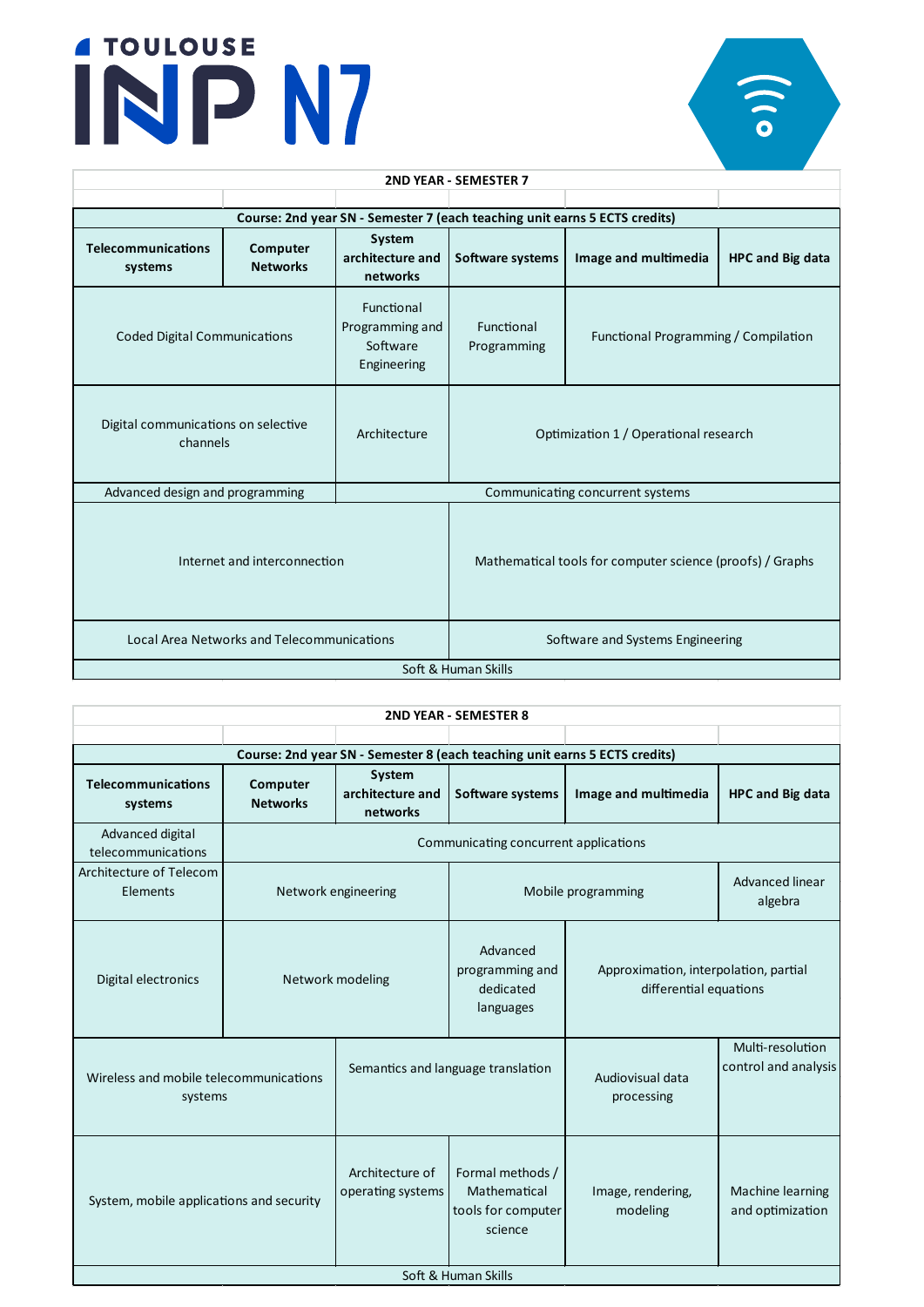

### **Software** systems **and Image** and **h**<br>**hlh**<br>**h**<br>**Big data Big data and IoT infrastructure Wireless telecommunica�ons and connected objects Embedded systems and networks** Refining and formal methods Vision and image synthesis, augmented reality | Inverse problems Critical systems Access to multimedia data Unstructured big uctured big  $\begin{array}{|c|c|c|c|c|}\n\hline\n\text{data} & \text{Operator networks} & \text{Ielecommunica}\n\end{array}$ Advanced Embedded software Space and aeronautical communications Real-time networks and systems **Course : 3rd year SN - Semester 9** Networks for the IoT Multimedia content analysis High performance scientific computing Advanced operator techniques extending anti-Soft & Human Skills Distributed systems and algorithms and security Terrestrial communication systems reverse engineering and communication of the engineering reverse engineering reverse engineering Embedded systems Cloud et Big data, Machine learning Information systems **3RD YEAR - SEMESTER 9** Advanced mobile networks

| SEMESTER 10 - End of studies internship (March to September)                                                           |  |  |  |  |  |  |  |
|------------------------------------------------------------------------------------------------------------------------|--|--|--|--|--|--|--|
|                                                                                                                        |  |  |  |  |  |  |  |
| Students complete their end-of-study internship in companies (possibly in a laboratory), in France or abroad.          |  |  |  |  |  |  |  |
| Many offers are sent by companies to ENSEEIHT. In addition, forums are offered to help students find their internship. |  |  |  |  |  |  |  |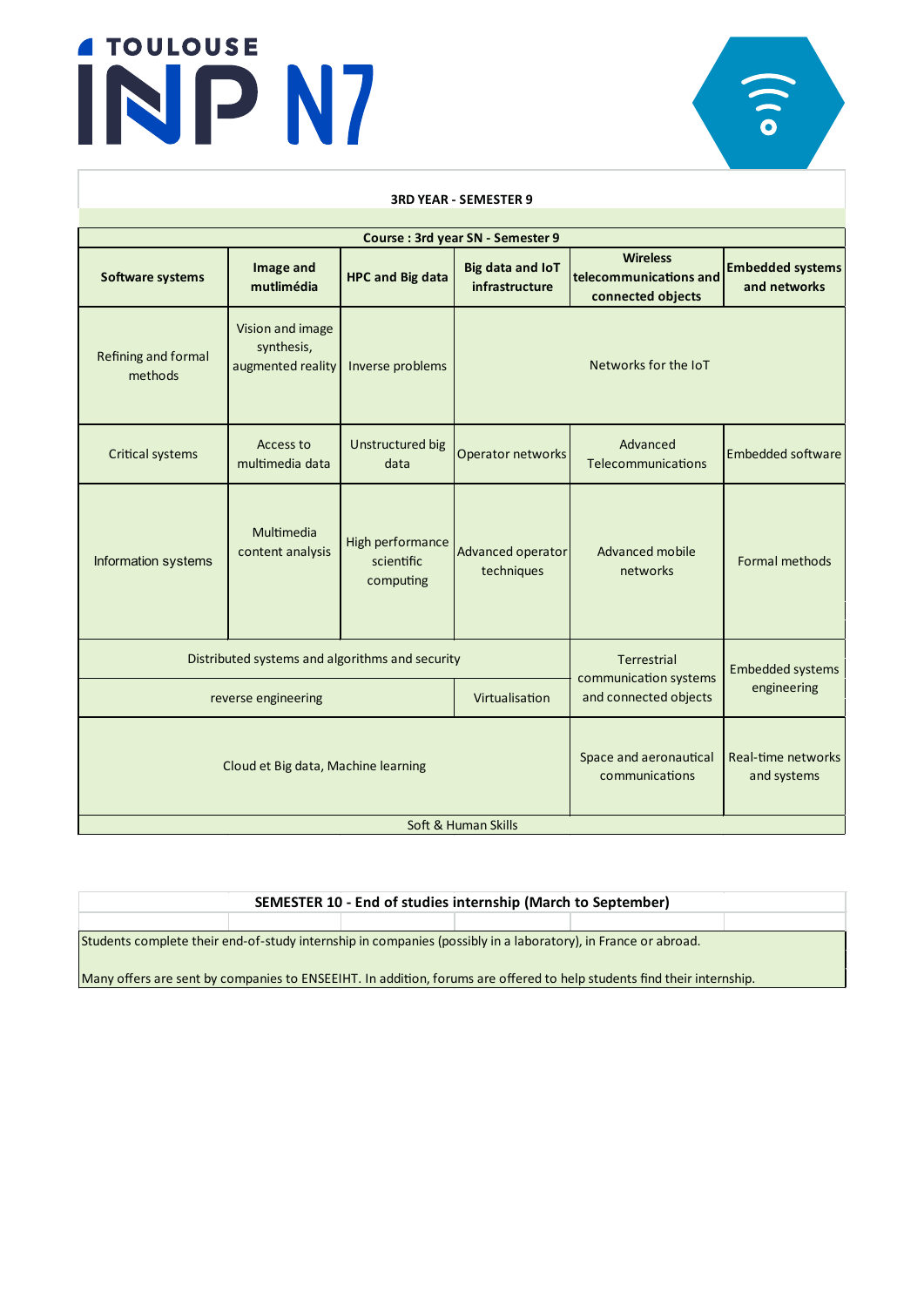

### **2ND YEAR - SEMESTER 7**

**Course : 2nd year MF2E - Semester 7 (each teaching unit earns 5 ECTS credits)**

Soft & Human Skills 3

Fluid mechanics 4

Fluid mechanics 5

Mechanics 2

Scientific Computing 2

Transfers

| <b>2ND YEAR - SEMESTER 8</b>                                                 |                     |  |  |  |  |  |
|------------------------------------------------------------------------------|---------------------|--|--|--|--|--|
|                                                                              |                     |  |  |  |  |  |
| Course: 2nd year MF2E - Semester 8 (each teaching unit earns 5 ECTS credits) |                     |  |  |  |  |  |
|                                                                              |                     |  |  |  |  |  |
|                                                                              |                     |  |  |  |  |  |
| <b>Water and Environment</b>                                                 | <b>Energy - FEP</b> |  |  |  |  |  |
| Soft & Human Skills 4                                                        |                     |  |  |  |  |  |
| <b>TPLD Experimental Projects</b>                                            |                     |  |  |  |  |  |
| Digital project                                                              |                     |  |  |  |  |  |
| Hydrodynamics and structures                                                 | Aerodynamic         |  |  |  |  |  |
| Transfers in natural environments<br>Energy and processes                    |                     |  |  |  |  |  |
| <b>Fluid systems</b><br>Weather, climate, water resources                    |                     |  |  |  |  |  |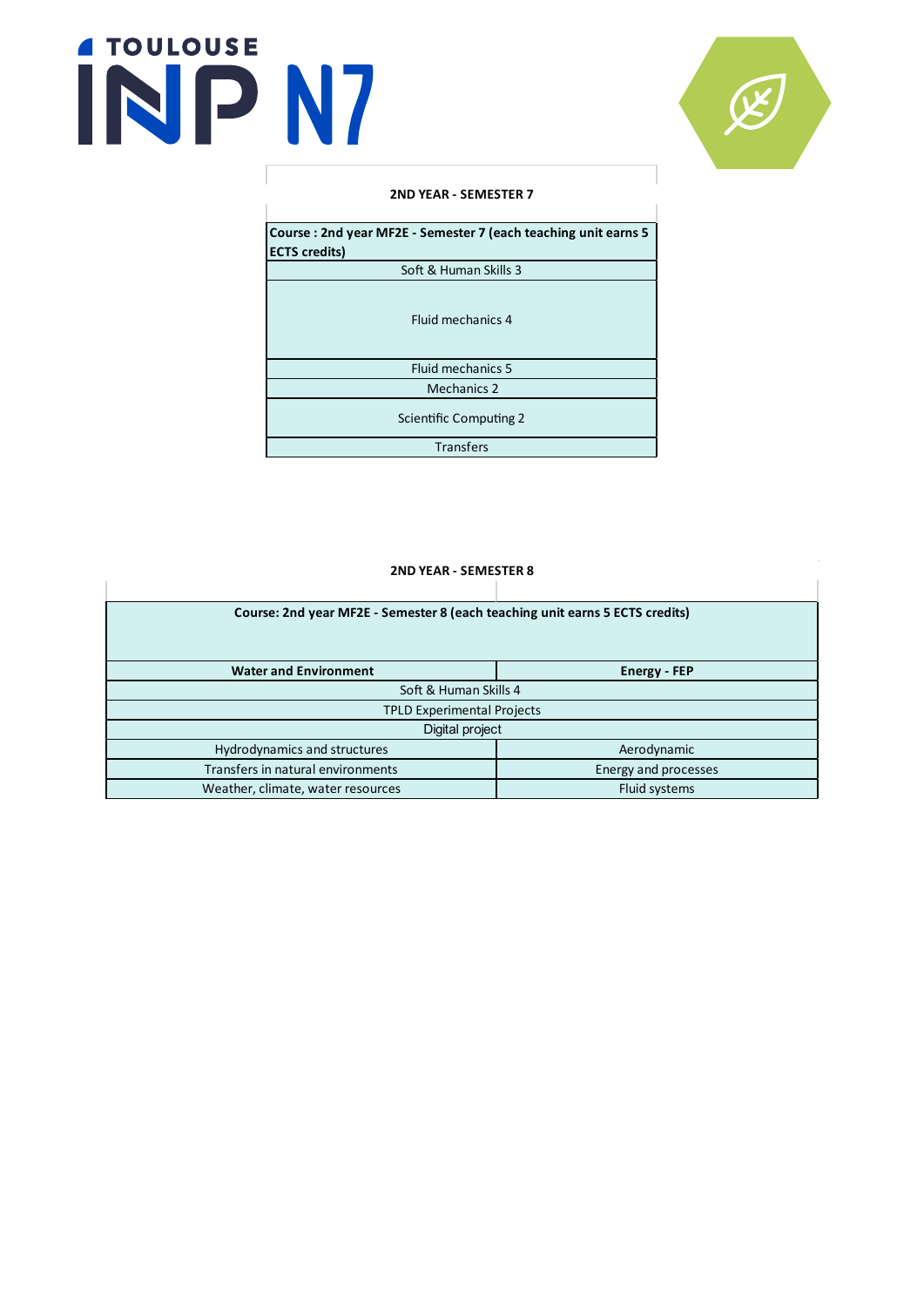

### **3RD YEAR - SEMESTER 9**

| Semester 9 - Transversality of Teaching Units                                 |                                         |                                          |  |  |  |  |
|-------------------------------------------------------------------------------|-----------------------------------------|------------------------------------------|--|--|--|--|
| Course : 3rd year MF2E - Semester 9 (each teaching unit earns 5 ECTS credits) |                                         |                                          |  |  |  |  |
| Fluids, energy and processes                                                  | Sciences de l'eau et de l'environnement | <b>Modeling and numerical simulation</b> |  |  |  |  |
| Energy and processes                                                          | Éco-énergy                              | Numerical methods and optimization       |  |  |  |  |
| Modeling and simulation                                                       | <b>Advanced Hydrology</b>               | Projets numériques                       |  |  |  |  |
| Flowing particles                                                             | Hydrologiy                              | Aérodynamic                              |  |  |  |  |
| Reactive media                                                                | <b>Environmental flow</b>               | Physical modeling and propulsion         |  |  |  |  |
| Combustion                                                                    | <b>Transport and mixing</b>             | Basic elements for advanced simulation   |  |  |  |  |
| Soft & Human Skills                                                           |                                         |                                          |  |  |  |  |

### **3RD YEAR - SEMESTER 10**

Students complete their end-of-study internship in companies (possibly in a laboratory), in France or abroad.

Many offers are sent by companies to ENSEEIHT. In addition, forums are offered to help students find their internship.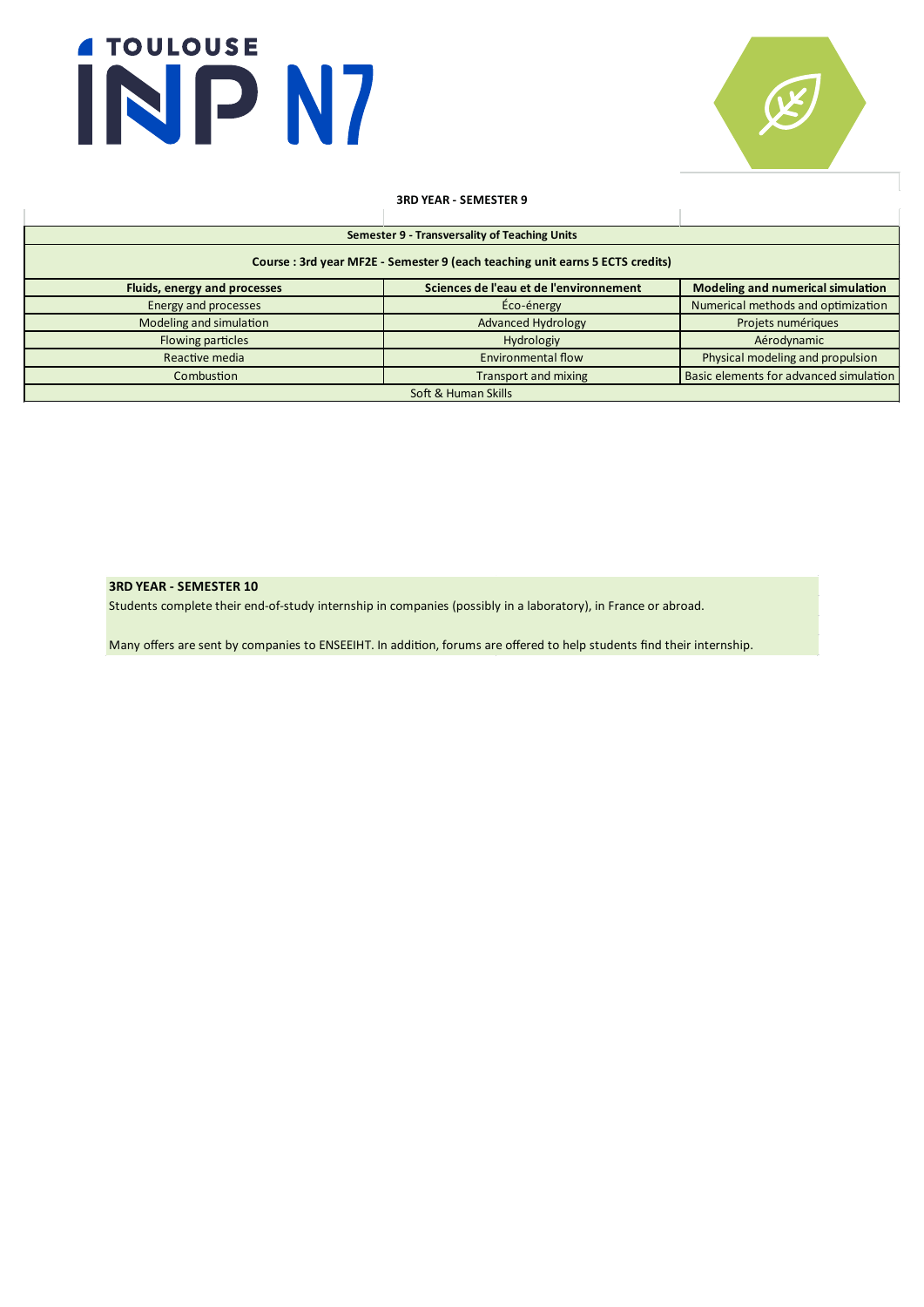

| 2ND YEAR - SEMESTER 7                                                       |                                                                     |                                                     |  |  |  |  |
|-----------------------------------------------------------------------------|---------------------------------------------------------------------|-----------------------------------------------------|--|--|--|--|
|                                                                             |                                                                     |                                                     |  |  |  |  |
| Course: 2nd year 3EA - Semester 7 (each teaching unit earns 5 ECTS credits) |                                                                     |                                                     |  |  |  |  |
| Acquisition, processing and<br>transmission of information                  | <b>Computational physics</b>                                        | <b>Énergy</b>                                       |  |  |  |  |
| Digital                                                                     | Scientific calculation 3EA<br>(common with the MF2E)<br>department) | Automation of linear systems                        |  |  |  |  |
| Electromagnetic propagation                                                 |                                                                     | Electrical networks                                 |  |  |  |  |
| Computer science and analog<br>Data processing<br>filtering                 |                                                                     | Architecture and development of<br>computer systems |  |  |  |  |
| Analog RF                                                                   | Synthesis and design of static converters                           |                                                     |  |  |  |  |
| Electric machine<br>Analog BF                                               |                                                                     |                                                     |  |  |  |  |
| Soft & Human Skills 3                                                       |                                                                     |                                                     |  |  |  |  |

| <b>2ND YEAR - SEMESTER 8</b>                     |                                                                             |                                              |                                                 |                                             |                                                  |  |  |
|--------------------------------------------------|-----------------------------------------------------------------------------|----------------------------------------------|-------------------------------------------------|---------------------------------------------|--------------------------------------------------|--|--|
|                                                  |                                                                             |                                              |                                                 |                                             |                                                  |  |  |
|                                                  | Course: 2nd year 3EA - Semester 8 (each teaching unit earns 5 ECTS credits) |                                              |                                                 |                                             |                                                  |  |  |
| <b>Systems integration</b>                       | Electromagnetic<br>communicating systems                                    | <b>Computational physics</b>                 | <b>Mechatronic</b><br>systems                   | <b>Electrical systems</b><br>of the future  | <b>Real-time automatic</b><br>systems            |  |  |
| From silicon to integrated<br>circuits           | Numerical methods                                                           |                                              | Materials for<br>actuation                      | Implementation of<br>communication<br>cells | Engineering of networks<br>and real-time systems |  |  |
| Circuits and antennas                            | Transmission of information:<br>Circuits and antennas                       | Analytical tools and physics of mechatronics |                                                 | Renewable Energy<br>and FACTS               | Sampled Discrete Event<br>Systems                |  |  |
| Scientific computing and materials<br>Opto Hyper |                                                                             |                                              | Architectures and control of electrical systems |                                             |                                                  |  |  |
| Architecture of digital systems                  | Physical phenomena and modeling                                             |                                              | Automatic and non-linear systems                |                                             |                                                  |  |  |
| Nano satellite                                   |                                                                             | Digital projects (common with MF2E)          | <b>Numerical control</b>                        |                                             |                                                  |  |  |
| Soft & Human Skills 4                            |                                                                             |                                              |                                                 |                                             |                                                  |  |  |